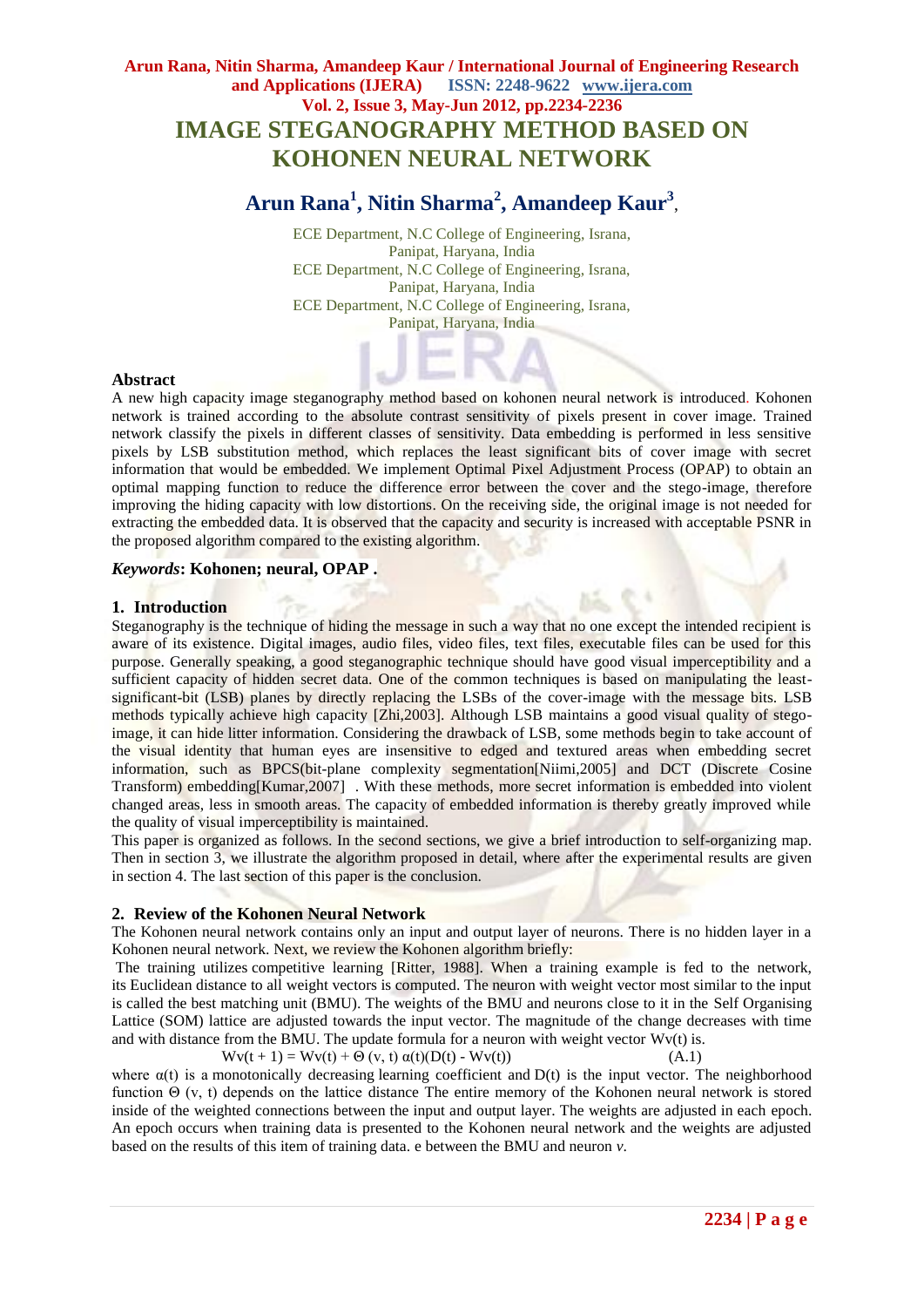# **Arun Rana, Nitin Sharma, Amandeep Kaur / International Journal of Engineering Research and Applications (IJERA) ISSN: 2248-9622 www.ijera.com Vol. 2, Issue 3, May-Jun 2012, pp.2234-2236**

# **3. Proposed method**

According to contrast sensitivity, Kohonen network is trained. This method exploits all pixels present in cover image to estimate the degree of sensitivity of pixels with trained neural network so that pixels can be classified into different classes of sensitivity. Pixels in less sensitive areas can carry more hidden data as compare to those which are in high sensitive area of human vision

#### **3.1.** *Algorithm for embedding:*

The detailed secret data hiding steps are as follows.

- (1) Divide the cover image into 8\*8 blocks. Decompose each block of the cover image by Discrete wavelet transform
- (2) Calculate the absolute sum of wavelet contrast coefficients C. The smaller the value of C is, the lesser the secret information is.
- (3) Train the Kohonen network according to the calculated character C. Use trained network to classify the blocks into 3 categories. Blocks with largest C is a class  $A_1$ , while that with smallest is a class  $A_2$ , and rest is  $A_3$ .
- (4) Imbed secret information into image. Imbed the number of block into a pixel, imbed *i* into class A*i*. According the result of Kohonen, Imbed secret information with *mi* ( *m*1<*m*2<*m*3 ).
- (5) Apply the optimal Pixel Adjustment Process over stego Image [Tseng, 2008].

#### **3.2.** *Algorithm for extraction:*

- The extraction of embedding data is easy. The detailed secret data extracting steps are as follows.
- (1) Divide image and decomposed by wavelet. Divide image into 8\*8 blocks, then decomposed each blocks by Extract the number of block.
- (2) Use steganography based on module extract secret. The pixel noting the number is not used for extraction.



Fig.1 Flow chart of proposed method

### **4. Results**

We have applied Gaussian noise attacks on the previously discussed Steganography algorithms. It is important to evaluate an image Steganography algorithm on many different images. We have the Data Base as a standard evaluation for Steganography Algorithms. Figure 4.1 presents some of the sample images that have been used in the experiments. They are four images: "LENA" (151875 bytes), "MOON" (151875 bytes), "BABOON" (1440000 bytes), PEPPERS" (230400 bytes).A comparison between our proposed and Discrete transform based image steganography method [Kumar, 2007] is shown.